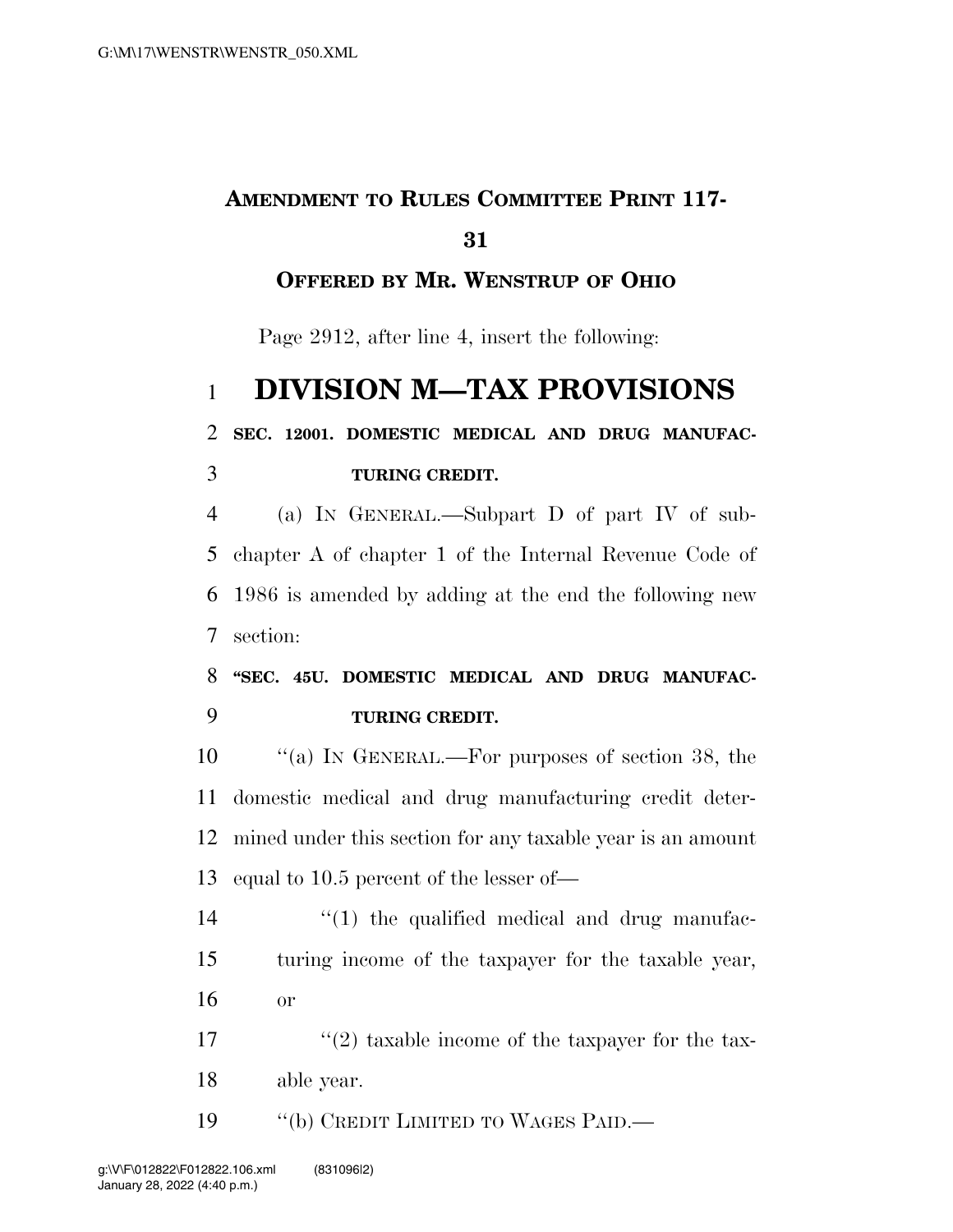1 "'(1) In GENERAL.—The amount of the credit allowable under subsection (a) for any taxable year shall not exceed 50 percent of the W–2 wages of the taxpayer for the taxable year. "(2) W–2 WAGES.—For purposes of this sec- tion—  $7 \t\t\t\t\t\t''(A)$  In GENERAL.—The term  $W-2$  wages' means, with respect to any person for any taxable year of such person, the sum of the amounts described in paragraphs (3) and (8) of section 6051(a) paid by such person with re- spect to employment of employees by such per- son during the calendar year ending during such taxable year. 15 "(B) LIMITATION TO WAGES ATTRIB- UTABLE TO DOMESTIC PRODUCTION.—Such term shall not include any amount which is not properly allocable to domestic medical and drug manufacturing gross receipts for purposes of 20 subsection  $(e)(1)$ . 21 "'(C) RETURN REQUIREMENT.—Such term shall not include any amount which is not prop- erly included in a return filed with the Social Security Administration on or before the 60th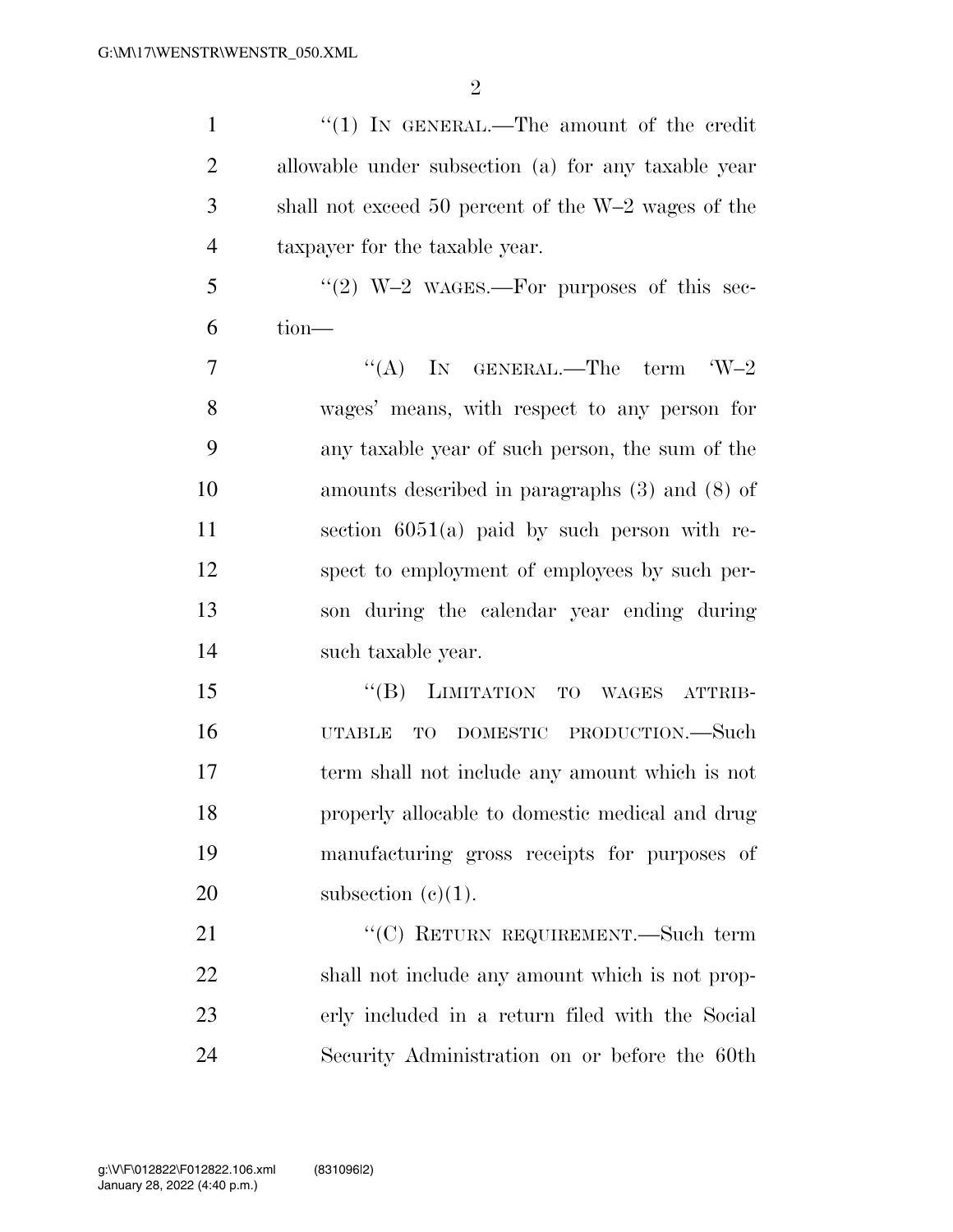| $\mathbf{1}$   | day after the due date (including extensions)          |
|----------------|--------------------------------------------------------|
| $\overline{2}$ | for such return.                                       |
| 3              | "(3) ACQUISITIONS, DISPOSITIONS, AND SHORT             |
| $\overline{4}$ | TAXABLE YEARS.—The Secretary shall provide for         |
| 5              | the application of this subsection in cases of a short |
| 6              | taxable year or where the taxpayer acquires, or dis-   |
| 7              | poses of, the major portion of a trade or business or  |
| 8              | the major portion of a separate unit of a trade or     |
| 9              | business during the taxable year.                      |
| 10             | "(c) QUALIFIED MEDICAL AND DRUG MANUFAC-               |
| 11             | TURING INCOME.—For purposes of this section—           |
| 12             | "(1) IN GENERAL.—The term 'qualified medical           |
| 13             | and drug manufacturing income' for any taxable         |
| 14             | year means an amount equal to the excess (if any)      |
| 15             | $of-$                                                  |
| 16             | "(A) the taxpayer's domestic medical and               |
| 17             | drug manufacturing gross receipts for the tax-         |
| 18             | able year, over                                        |
| 19             | $\lq\lq (B)$ the sum of-                               |
| 20             | "(i) the cost of goods sold that are al-               |
| 21             | locable to such receipts, and                          |
| 22             | "(ii) other expenses, losses, or deduc-                |
| 23             | tions which are properly allocable to such             |

receipts.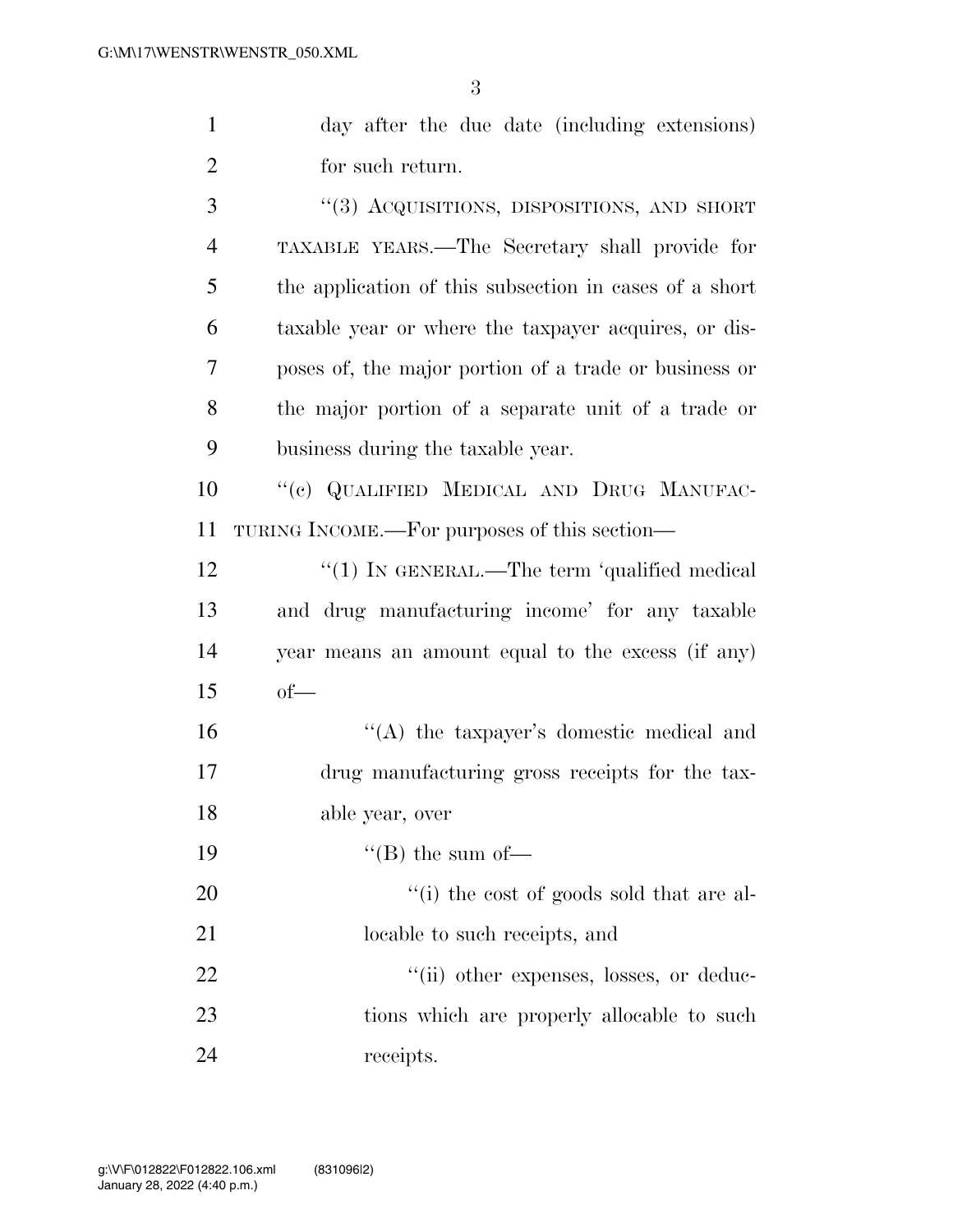| $\mathbf{1}$   | "(2) ALLOCATION METHOD.—The Secretary                 |
|----------------|-------------------------------------------------------|
| $\overline{2}$ | shall prescribe rules for the proper allocation of    |
| 3              | items described in paragraph $(1)(B)$ for purposes of |
| $\overline{4}$ | determining qualified medical and drug manufac-       |
| 5              | turing income. Such rules shall provide for the prop- |
| 6              | er allocation of items whether or not such items are  |
| 7              | directly allocable to domestic medical and drug man-  |
| 8              | ufacturing gross receipts.                            |
| 9              | (3)<br>SPECIAL RULES FOR<br><b>DETERMINING</b>        |
| 10             | COSTS.                                                |
| 11             | "(A) IN GENERAL.—For purposes of deter-               |
| 12             | mining costs under clause (i) of paragraph            |
| 13             | $(1)(B)$ , any item or service brought into the       |
| 14             | United States shall be treated as acquired by         |
| 15             | purchase, and its cost shall be treated as not        |
| 16             | less than its value immediately after it entered      |
| 17             | the United States.                                    |
| 18             | "(B) EXPORTS FOR FURTHER MANUFAC-                     |
| 19             | TURE.—In the case of any property described           |
| 20             | in subparagraph $(A)$ that had been exported by       |
| 21             | the taxpayer for further manufacture, the in-         |
| 22             | crease in cost or adjusted basis under subpara-       |
| 23             | $graph(A)$ shall not exceed the difference be-        |
| 24             | tween the value of the property when exported         |
| 25             | and the value of the property when brought            |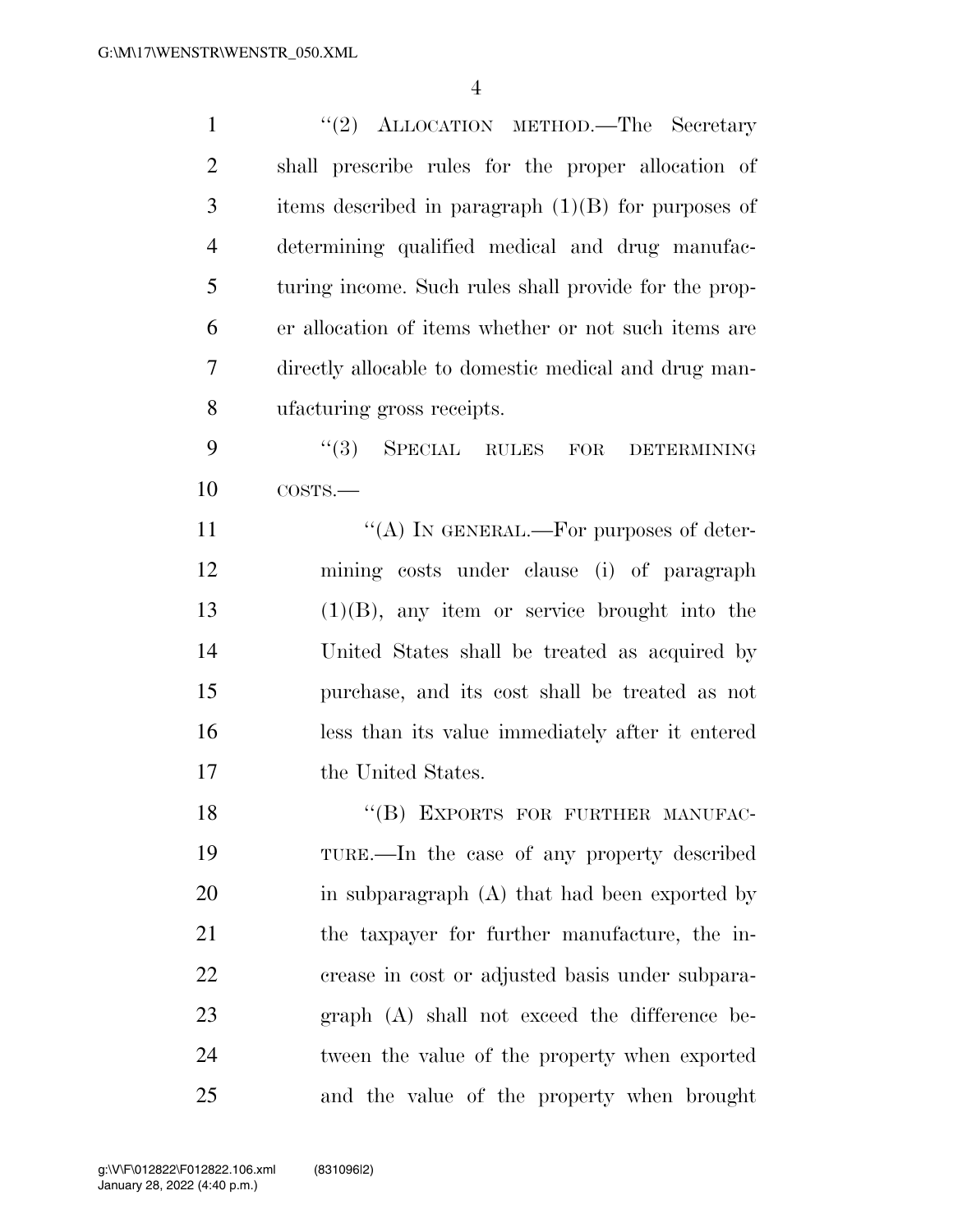| $\mathbf{1}$   | back into the United States after the further    |
|----------------|--------------------------------------------------|
| $\overline{2}$ | manufacture.                                     |
| 3              | "(4) DOMESTIC MEDICAL AND DRUG MANUFAC-          |
| $\overline{4}$ | TURING GROSS RECEIPTS.                           |
| 5              | "(A) IN GENERAL.—The term 'domestic              |
| 6              | medical and drug manufacturing gross receipts'   |
| 7              | means the gross receipts of the taxpayer which   |
| 8              | are derived from any sale, exchange, or other    |
| 9              | disposition of-                                  |
| 10             | "(i) any active pharmaceutical ingre-            |
| 11             | dient, or                                        |
| 12             | "(ii) any covered countermeasure,                |
| 13             | which was manufactured or produced by the        |
| 14             | taxpayer in whole or in significant part within  |
| 15             | the United States.                               |
| 16             | "(B) ACTIVE PHARMACEUTICAL INGRE-                |
| 17             | DIENT.—The term 'active pharmaceutical ingre-    |
| 18             | dient' means any substance or mixture of sub-    |
| 19             | stances intended to be used in the manufacture   |
| 20             | of a drug product and (when so used) becomes     |
| 21             | an active ingredient in the drug product.        |
| 22             | "(C) COVERED COUNTERMEASURE.—The                 |
| 23             | term 'covered countermeasure' has the meaning    |
| 24             | given such term in section $319F-3(i)(1)$ of the |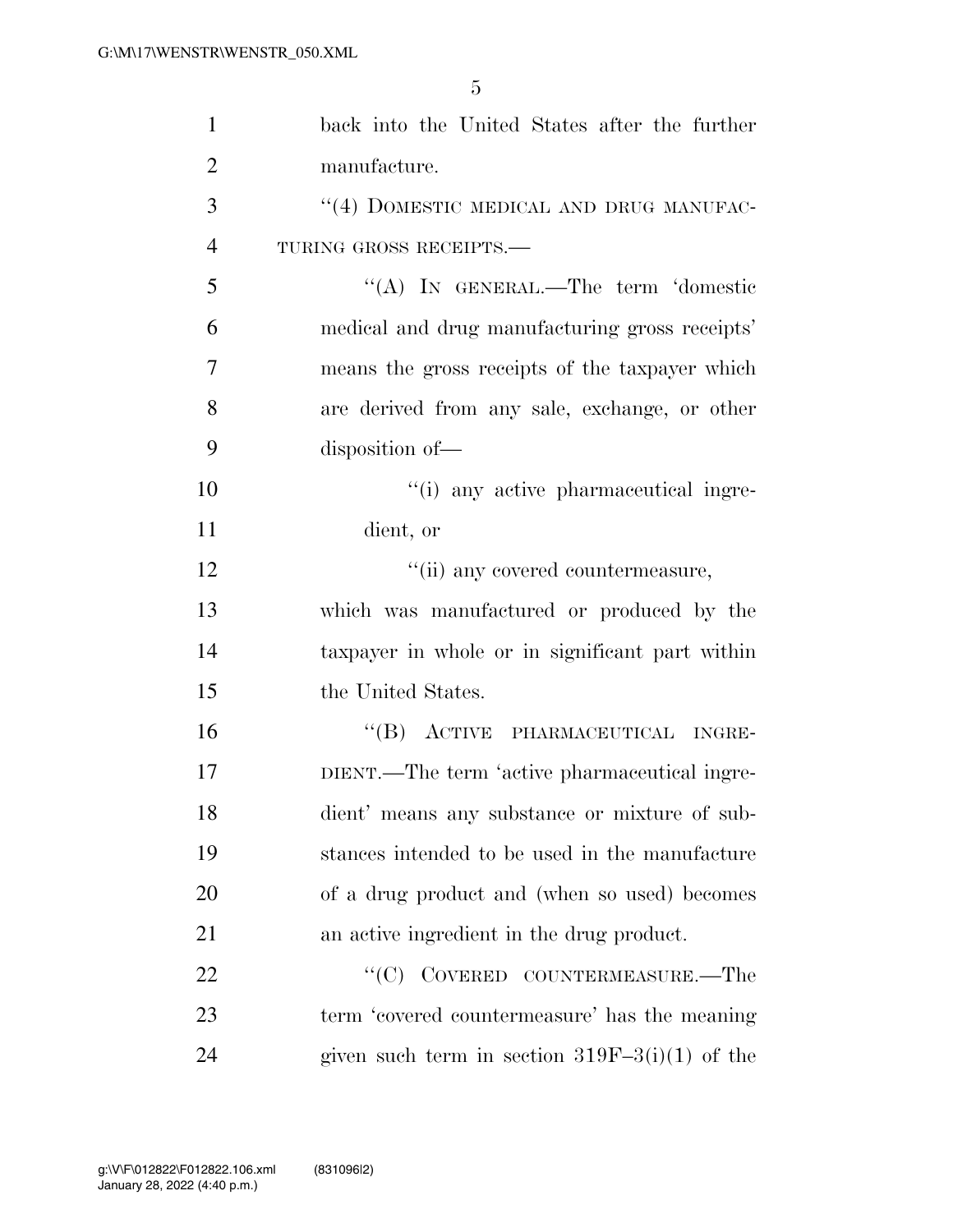Public Health Service Act (42 U.S.C. 247d– 2  $6d(i)(1)$ .

3 "(D) PARTNERSHIPS OWNED BY EX- PANDED AFFILIATED GROUPS.—For purposes of this paragraph, if all of the interests in the capital and profits of a partnership are owned by members of a single expanded affiliated group at all times during the taxable year of such partnership, the partnership and all mem- bers of such group shall be treated as a single taxpayer during such period. ''(d) DEFINITIONS AND SPECIAL RULES.—For pur- poses of this section— 14 "(1) APPLICATION OF SECTION TO PASS-THRU ENTITIES.— ''(A) PARTNERSHIPS AND S CORPORA- TIONS.—In the case of a partnership or S cor- poration— ''(i) this section shall be applied at the 20 partner or shareholder level, 21 ''(ii) each partner or shareholder shall take into account such person's allocable share of each item described in subpara-24 graph (A) or  $(B)$  of subsection  $(e)(1)$  (de-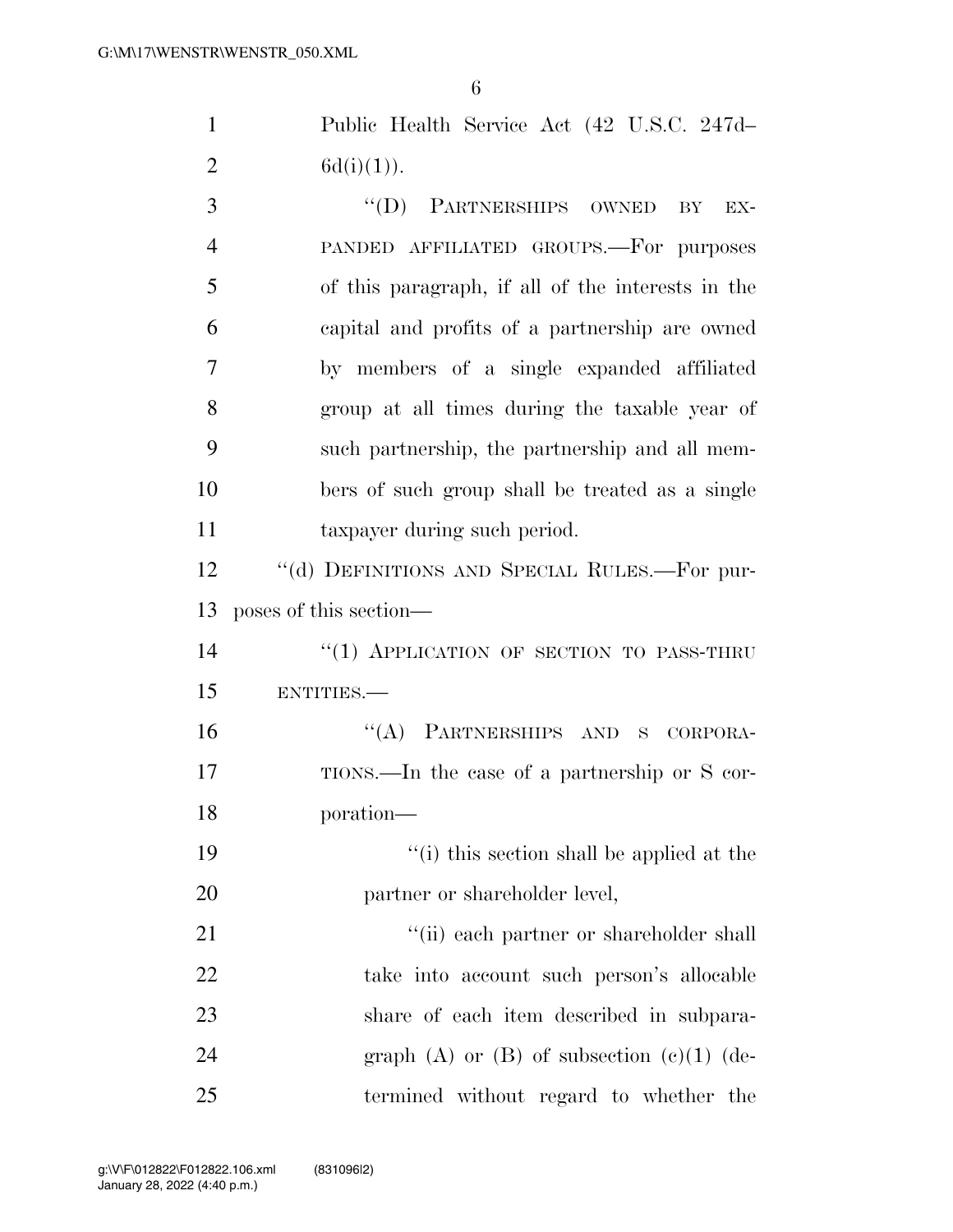| $\mathbf{1}$   | items described in such subparagraph (A)     |
|----------------|----------------------------------------------|
| $\overline{2}$ | exceed the items described in such sub-      |
| 3              | paragraph $(B)$ ), and                       |
| $\overline{4}$ | "(iii) each partner or shareholder           |
| 5              | shall be treated for purposes of subsection  |
| 6              | (b) as having $W-2$ wages for the taxable    |
| 7              | year in an amount equal to such person's     |
| 8              | allocable share of the $W-2$ wages of the    |
| 9              | partnership or S corporation for the tax-    |
| 10             | able year (as determined under regulations)  |
| 11             | prescribed by the Secretary).                |
| 12             | "(B) TRUSTS AND ESTATES.—In the case         |
| 13             | of a trust or estate—                        |
| 14             | "(i) the items referred to in subpara-       |
| 15             | $graph (A)(ii)$ (as determined therein) and  |
| 16             | the W-2 wages of the trust or estate for     |
| 17             | the taxable year, shall be apportioned be-   |
| 18             | tween the beneficiaries and the fiduciary    |
| 19             | (and among the beneficiaries) under regu-    |
| 20             | lations prescribed by the Secretary, and     |
| 21             | "(ii) for purposes of paragraph $(2)$ ,      |
| 22             | adjusted gross income of the trust or es-    |
| 23             | tate shall be determined as provided in sec- |
| 24             | tion $67(e)$ with the adjustments described  |
| 25             | in such paragraph.                           |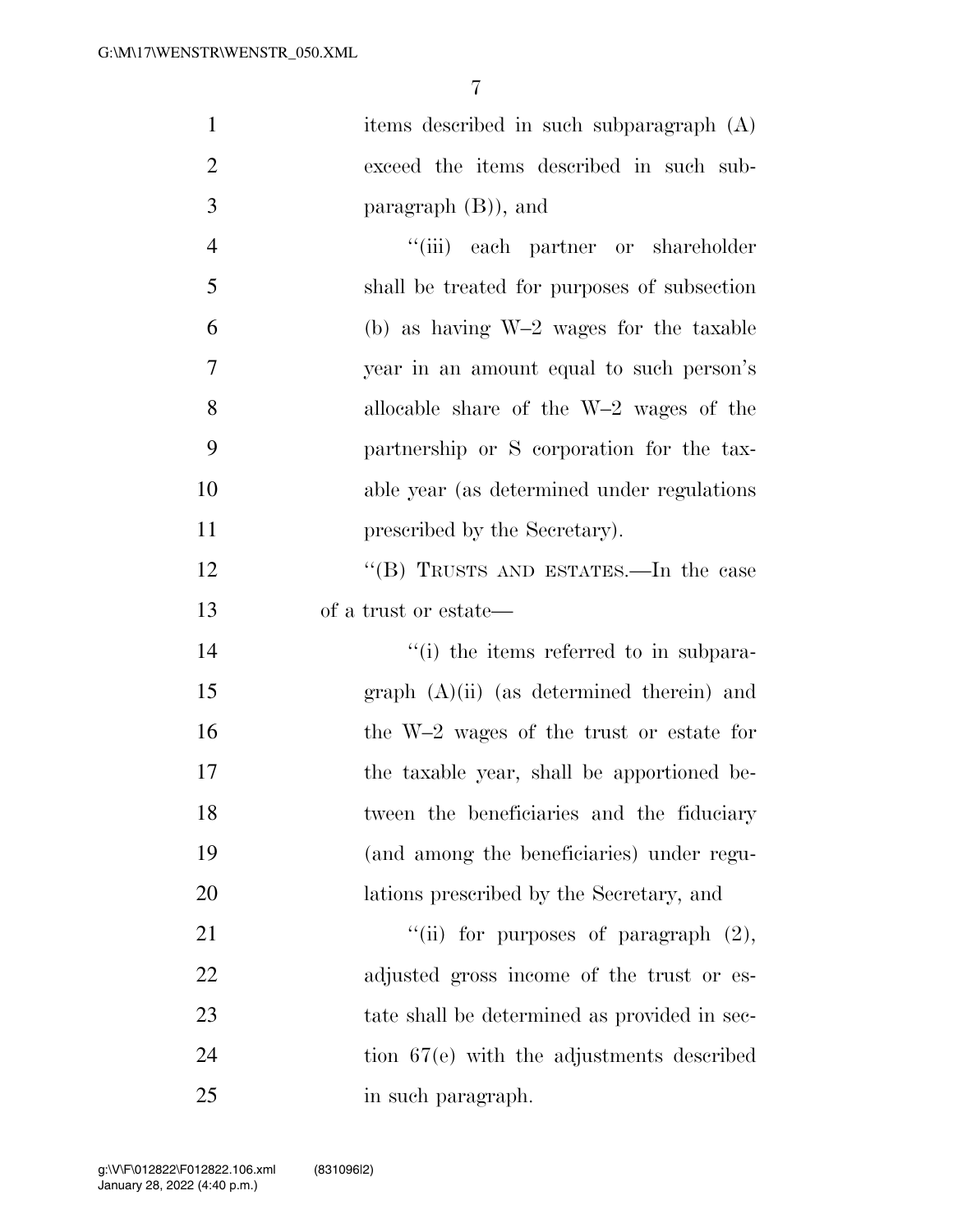| $\mathbf{1}$   | "(C) REGULATIONS.—The Secretary may                     |
|----------------|---------------------------------------------------------|
| $\overline{2}$ | prescribe rules requiring or restricting the allo-      |
| 3              | cation of items and wages under this paragraph          |
| $\overline{4}$ | and may prescribe such reporting requirements           |
| 5              | as the Secretary determines appropriate.                |
| 6              | "(2) APPLICATION TO INDIVIDUALS.—In the                 |
| 7              | case of an individual, subsection $(a)(2)$ shall be ap- |
| 8              | plied by substituting 'adjusted gross income' for       |
| 9              | 'taxable income'. For purposes of the preceding sen-    |
| 10             | tence, adjusted gross income shall be determined        |
| 11             | after application of sections 86, 135, 137, 219, 221,   |
| 12             | 222, and 469.                                           |
| 13             | $(3)$ SPECIAL<br>RULE<br>FOR<br><b>AFFILIATED</b>       |
| 14             | GROUPS.                                                 |
| 15             | "(A) IN GENERAL.—All members of an ex-                  |
| 16             | panded affiliated group shall be treated as a           |
| 17             | single corporation for purposes of this section.        |
| 18             | "(B) EXPANDED AFFILIATED GROUP.—                        |
| 19             | For purposes of this section, the term 'ex-             |
| 20             | panded affiliated group' means an affiliated            |
| 21             | group as defined in section $1504(a)$ , deter-          |
| 22             | mined—                                                  |
| 23             | "(i) by substituting 'more than $50$                    |
| 24             | percent' for 'at least 80 percent' each place           |
| 25             | it appears, and                                         |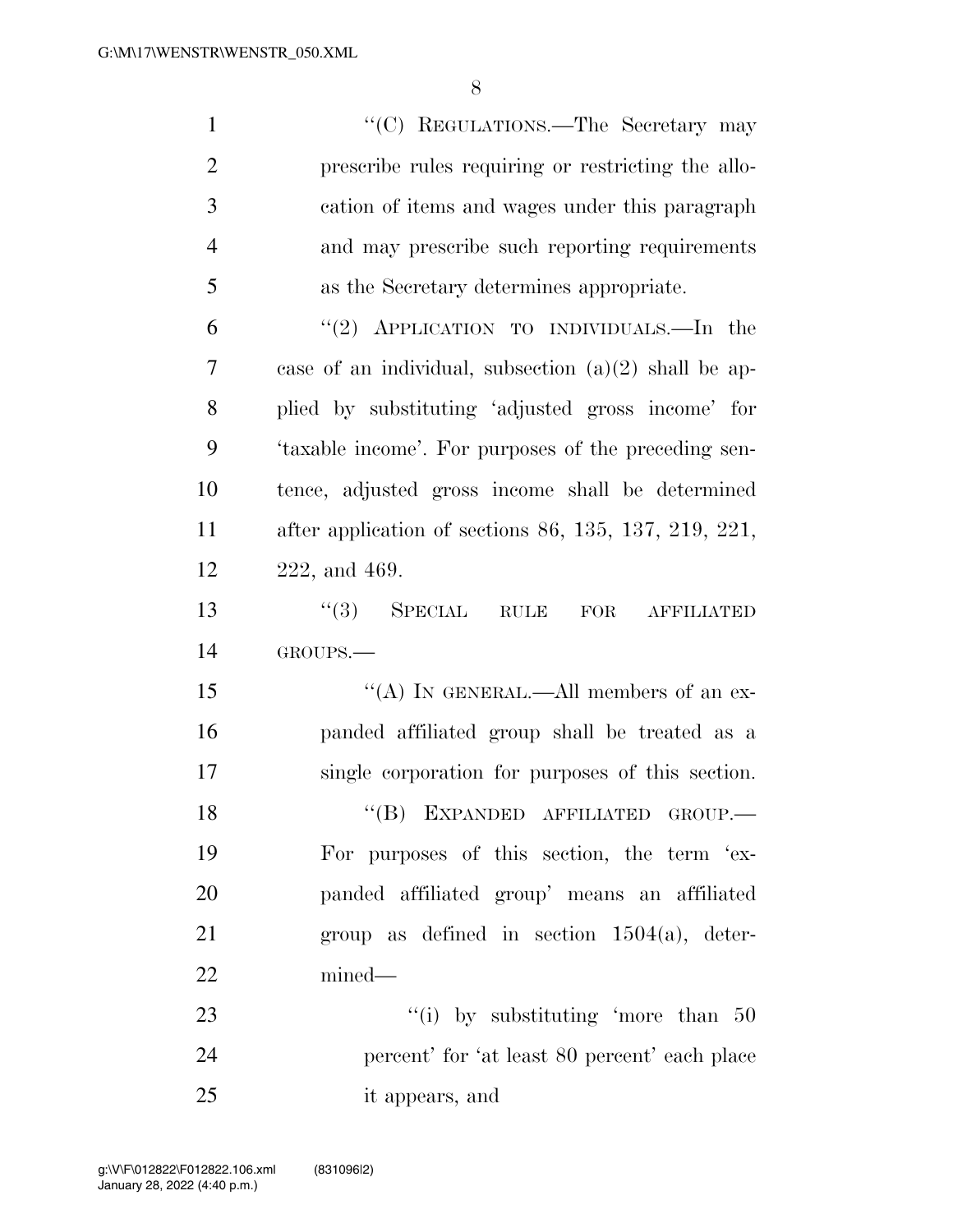| $\mathbf{1}$   | "(ii) without regard to paragraphs $(2)$              |
|----------------|-------------------------------------------------------|
| $\overline{2}$ | and $(4)$ of section 1504(b).                         |
| 3              | "(C) ALLOCATION OF CREDIT.—Except as                  |
| $\overline{4}$ | provided in regulations, the credit under sub-        |
| 5              | section (a) shall be allocated among the mem-         |
| 6              | bers of the expanded affiliated group in propor-      |
| 7              | tion to each member's respective amount (if           |
| 8              | any) of qualified medical and drug manufac-           |
| 9              | turing income.                                        |
| 10             | "(4) TRADE OR BUSINESS REQUIREMENT.-                  |
| 11             | This section shall be applied by only taking into ac- |
| 12             | count items which are attributable to the actual con- |
| 13             | duct of a trade or business.                          |
| 14             | " $(5)$ COORDINATION WITH MINIMUM TAX.—For            |
| 15             | purposes of determining alternative minimum tax-      |
| 16             | able income under section 55, qualified medical and   |
| 17             | drug manufacturing income shall be determined         |
| 18             | without regard to any adjustments under sections 56   |
| 19             | through 59.                                           |
| 20             | $``(6)$ UNRELATED BUSINESS<br><b>TAXABLE</b><br>$IN-$ |
| 21             | COME.—For purposes of determining the tax im-         |
| 22             | posed by section 511, subsection $(a)(1)(B)$ shall be |
| 23             | applied by substituting 'unrelated business taxable   |
| 24             | income' for 'taxable income'.                         |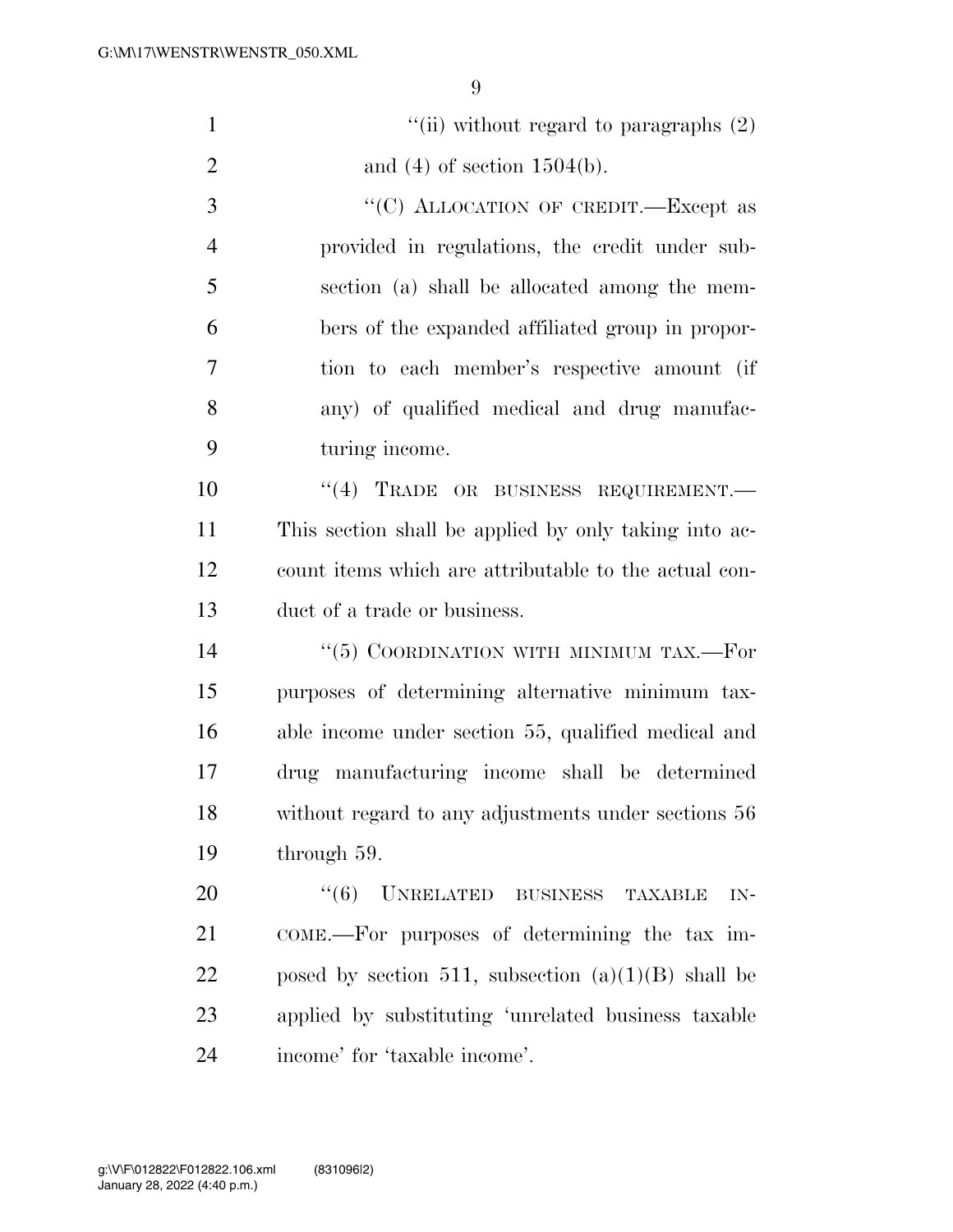| $\mathbf{1}$   | "(7) REGULATIONS.—The Secretary shall pre-                       |
|----------------|------------------------------------------------------------------|
| $\overline{2}$ | scribe such regulations as are necessary to carry out            |
| 3              | the purposes of this section, including regulations              |
| $\overline{4}$ | which prevent more than 1 taxpayer from being al-                |
| 5              | lowed a credit under this section with respect to any            |
| 6              | activity described in subsection $(c)(4)(A)$ .".                 |
| $\tau$         | (b) TREATMENT UNDER BASE EROSION TAX.—Sec-                       |
| 8              | tion $59A(b)(1)(B)(ii)$ of such Code is amended by striking      |
| 9              | "plus" at the end of subclause (I), by redesignating sub-        |
| 10             | clause $(II)$ as subclause $(III)$ , and by inserting after sub- |
| 11             | clause (I) the following new subclause:                          |
| 12             | $\lq\lq$ (II) the credit allowed under                           |
| 13             | section 38 for the taxable year which                            |
| 14             | is properly allocable to the domestic                            |
| 15             | medical and drug manufacturing cred-                             |
| 16             | it determined under section $45U(a)$ ,                           |
| 17             | plus".                                                           |
| 18             | (c) PART OF GENERAL BUSINESS CREDIT.—Section                     |
| 19             | 38(b) of such Code is amended by striking "plus" at the          |
| 20             | end of paragraph $(32)$ , by striking the period at the end      |
| 21             | of paragraph $(33)$ and inserting ", plus", and by adding        |
| 22             | at the end the following new paragraph:                          |
| 23             | $\cdot\cdot(34)$ the domestic medical and drug manufac-          |
|                |                                                                  |

turing credit determined under section 45U(a).''.